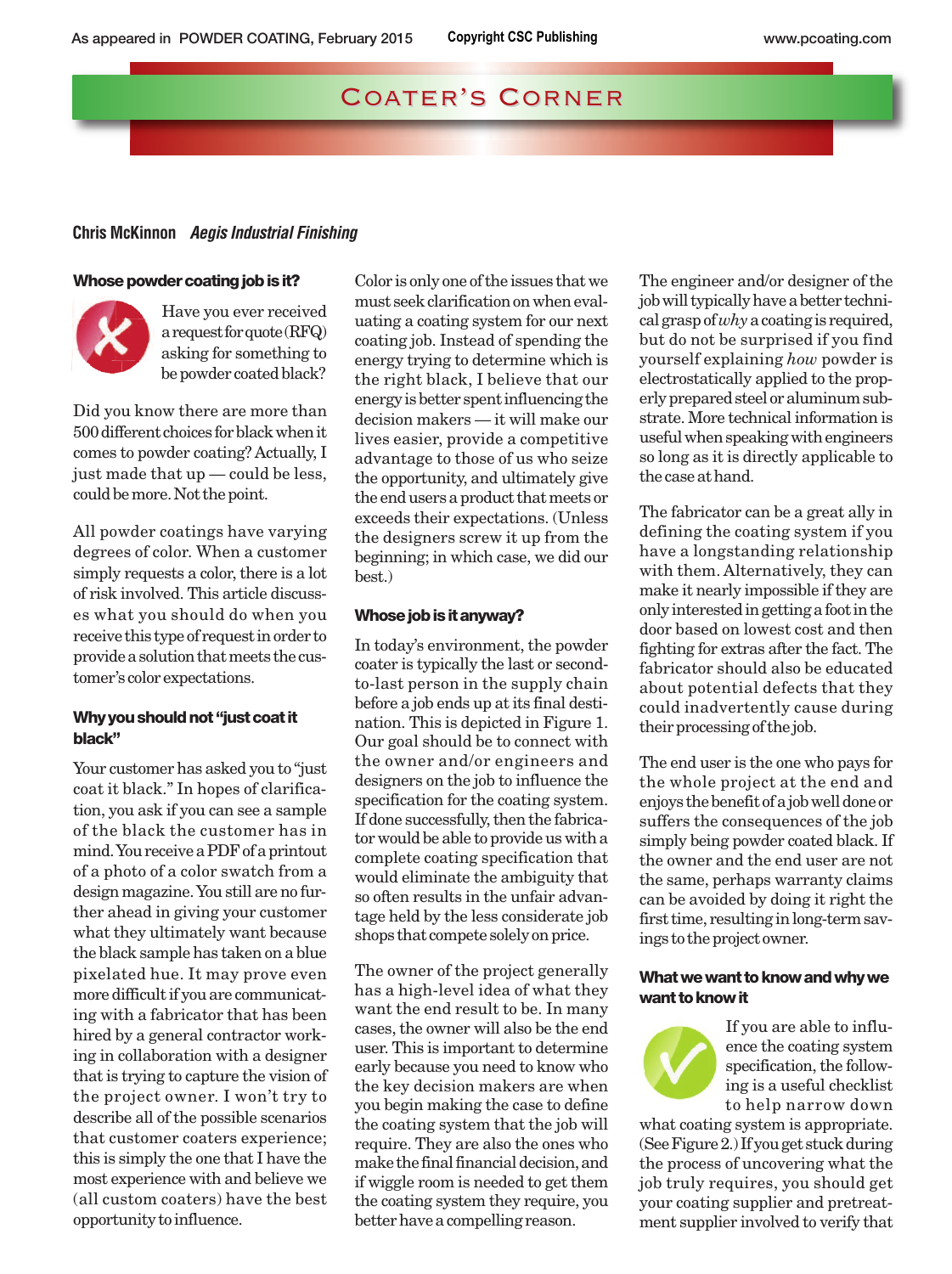#### **Copyright CSC Publishing**

you are on the right track. In some cases, it may be worthwhile to invite your supplier to the meeting table.

**Environment:** Where is this powder coating expected to survive? There is a large difference between ocean side and inside. Will it be exposed to chemicals or harsh changes in temperature? What will it come into contact with on a regular basis?

**Purpose:** Is the powder supposed to simply look good for one season or are you coating something that the customer wants to look good and serve as a railing on their deck for years to come? Is the coating an integral part of a corrosion protection system or is the color the most important thing at the end of the day?

**Specifications:** Is there any additional information from other standards bodies such as ASTM, AWWA, NACE, or SSPC that we need to consider when doing this job? Is this a liquid standard that we are being asked to match or exceed with powder? Have you received answers to the questions touched on in this article?

**Surface preparation:** Depending on the answers to the above three categories, and if a standard is not provided by any of the decision makers, then you will have to determine what degree of performance is required and how you can achieve that for the coating. Is a SSPC-SP1 solvent cleaning sufficient to prep the steel for coating or should you be blasting it to an SSPC-SP5 White Metal degree of cleanliness?

#### **Coating system (primer/top coat):**

Surface preparation factors into the coating system. In this case, what primer coat and top coat does the job require? Should the chemistry of the coating be considered to best suit the desired performance? An example would be using an AWWA C213 / NSF61 approved coating for a pipe lining instead of a hybrid epoxy polyester. Both are available in RAL 5010, but only one will achieve the desired results. Oh—and what color do they really want? Make sure you get a product code.





**Maintenance:** This is one area that is often overlooked, but I think is worth mentioning. Does your customer need to know how to touch up the coating? Do they understand that it is easier to match liquid to powder than the other way around?

# **Remind me again — why should we do this?**

I strongly believe that when we do our best as custom coaters, we all contribute to improving the standing of powder coating in our marketplaces

and we help our own businesses in the process. In North America, we have a lot of room to grow as the finish of choice, so why shouldn't we try to achieve that goal?

When we fulfill an incomplete request to powder coat something based solely on a color, we do ourselves, our customers, and our industry a disservice by providing something that powder coating is not substandard. Customers expect us to be the experts, and when they ask for powder coating, it is usually